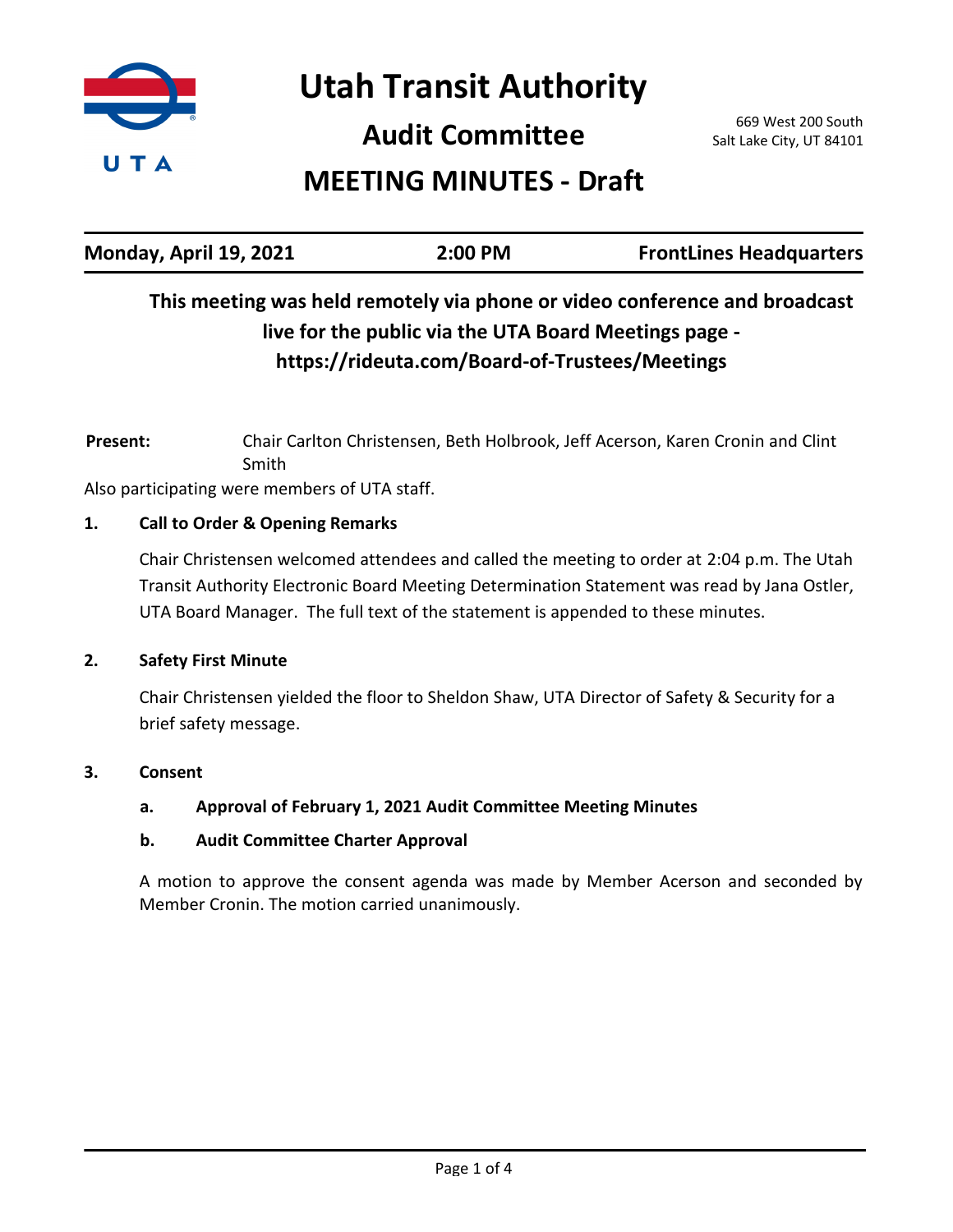#### **4. Internal Audit Update**

#### **a. Internal Audit Update**

Ron Ellis, UTA Director of Internal Audit, reported on the internal audit plan status, noting the capital projects preliminary assessment and fares revenue implementation follow up are completed, the utility costs audit is in the reporting stage, the payroll follow up and maintenance of way are in progress, with nine other assessments being scheduled throughout the rest of 2021. Mr. Ellis reported on outstanding issues, noting which assessments had extended due dates for past due remediation. In payroll, several findings related to SOP approvals were put on hold to allow UTA's Chief Financial Officer, Bill Greene, an opportunity to review the SOPs. In accounts payable an extension was recommended until August 31st as the follow up audit is planned for the last of summer or early fall. Vanpool operations has been remediated.

Chair Christensen asked questions about accounts payable, vanpool, and follow up audits. Mr. Ellis responded. Discussion ensued.

#### **5. Internal Audit Report Review**

#### **a. Capital Projects Preliminary Assessment**

Mike Hurst, UTA Senior Internal Auditor, presented the capital projects scope which includes governance, estimating budget, budget changes, contract management, change management, identifying project need, project approval, funding sources, and project management. The capital projects preliminary assessment notes that:

- · Project requests should include detailed budget estimates and project timelines.
- · Management should develop objective criteria to evaluate and prioritize capital projects.
- · Management should develop training and tools for project managers to follow.
- · Management should institute entity-wide standardized reporting of project budgets and progress.

Mary DeLoretto, UTA Chief Service Development Officer, reported on each point noting adjustments being made to meet each issue, as well as noting a proposed due date for each.

The committee asked questions about goals, interfacing with JDE, and amending the project. Ms. DeLoretto responded. Discussion ensued.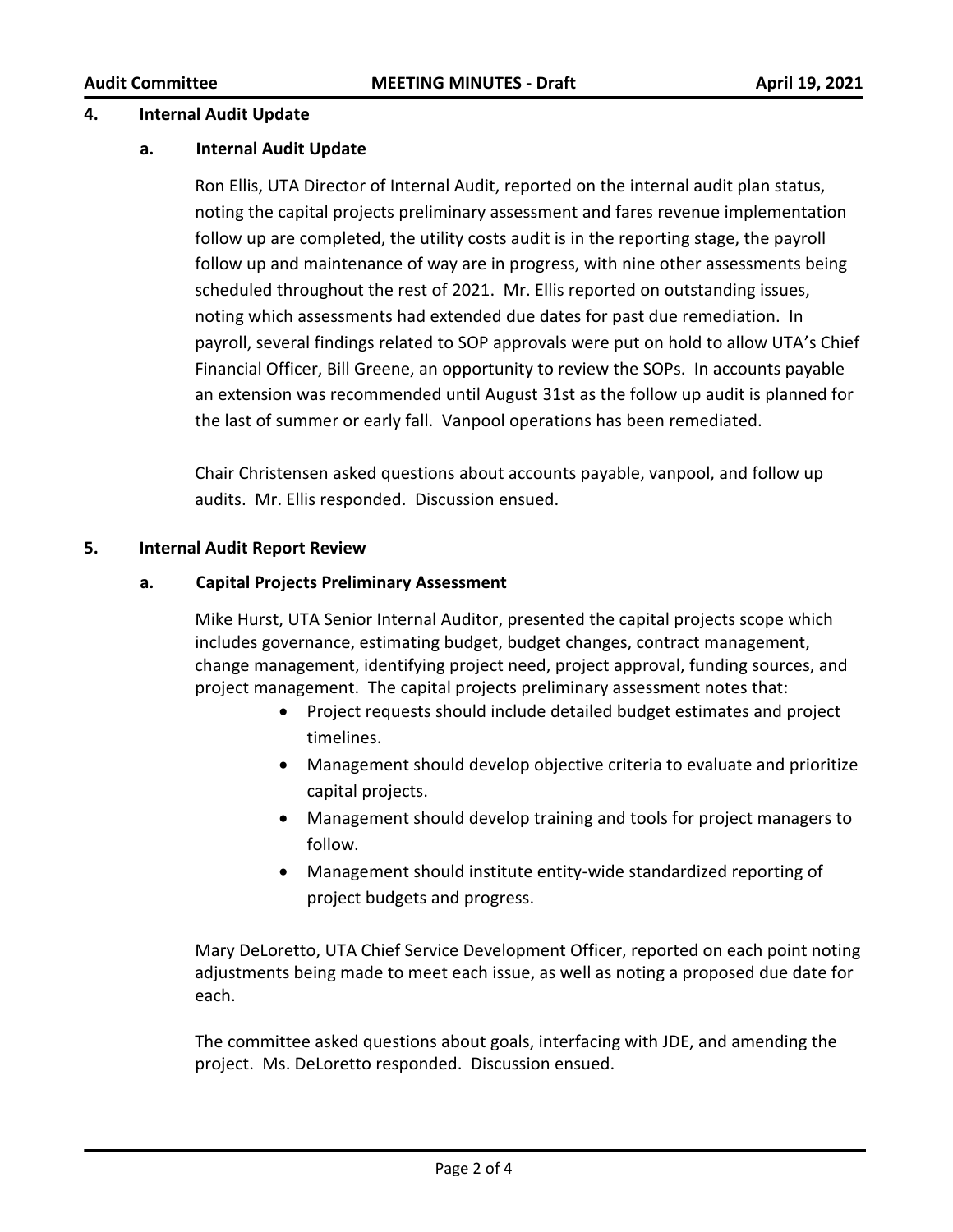#### **6. Other Business**

Next Meeting: Monday, June 21st, 2021 at 3:00 p.m.

#### **7. Closed Session**

#### **a. Discussion regarding deployment of security personnel, devices, or systems**

A motion was made by Member Cronin, seconded by Member Holbrook, to move into closed session for the purpose of discussing deployment of security personnel, devices, or systems. The motion carried unanimously.

#### **8. Open Session**

A motion was made by Member Cronin, seconded by Member Smith, to return to open session. The motion carried unanimously.

#### **9. Adjourn**

A motion was made by Member Cronin, and seconded by Member Smith, that the meeting be adjourned. The motion carried unanimously.

Transcribed by Stephanie Withers Executive Assistant to the Board

*This document is not intended to serve as a full transcript as additional discussion may have taken place; please refer to the meeting materials, audio, or video located at https://www.utah.gov/pmn/sitemap/notice/670815.html and https://www.rideuta.com/Board-of-Trustees/Meetings for entire content.*

*This document along with the digital recording constitute the official minutes of this meeting.*

Approved Date:

Carlton J. Christensen Chair, Board of Trustees

\_\_\_\_\_\_\_\_\_\_\_\_\_\_\_\_\_\_\_\_\_\_\_\_\_\_\_\_\_\_\_\_\_\_\_\_\_\_